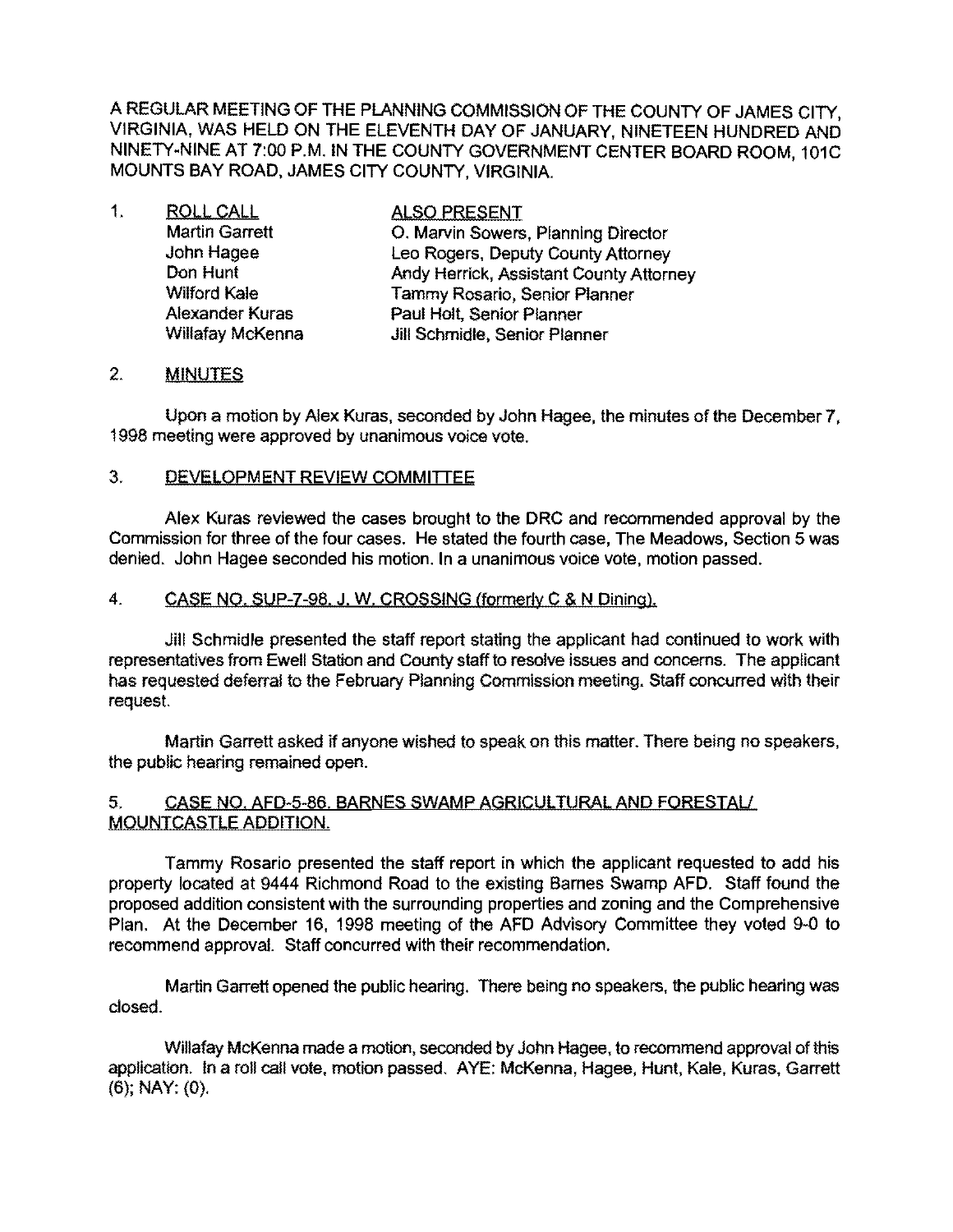## 6. CASE NO. SUP-24-98. WILLIAMSBURG/JAMES CITY COUNTY ELEMENTARY SCHOOL 1fL.

Jill Schmidle presented the staff report stating the applicant requested to construct an elementary school within the A-1. General Agricultural District, for the purpose of alleviating overcrowding in the existing elementary schools in the County and to prepare for expected future growth in the Stonehouse District. Staff found the proposal consistent with the surrounding properties and the Comprehensive Plan and recommended the Commission approve this application for a special use permit.

Martin Garrett opened the public hearing. There being no speakers, the public hearing was closed.

Alex Kuras commented that, Jay Everson, a former member of the Planning Commission served on the School Selection Committee and the DRC reviewed the site plan for the school.

Wilford Kale had some concem regarding the identification of a pond on the property and asked if it extended into the school Site.

Wayland Bass stated what was shown on the plat was a combination of a pond and some topographic contours. He said the pond was farther away from the school site than shown and it straddled the property line of two adjoining properties.

Alex Kuras made a motion, seconded by Willafay McKenna, to recommend approval of this application. In a roll call *vote,* motion passed. AYE: McKenna, Hagee, Hunt, Kale, Kuras, Garrett (6); NAY: (0).

### 7. CASE NO. AFD-1-86. ARMISTEAD AGRICULTURAL AND FORESTAL DISTRICT/CARTER WITHDRAWAL.

Paul Holt presented the report stating staff had recommended denial at the January Planning Commission meeting since staff did not believe that all three criteria for withdrawal of property from an AFD were met. Since that meeting, he stated there were several changes made associated with the rezoning and master plan amendment applications as outlined in the staff report. He said, due to one unresolved issue in the rezoning case at this time, staff was still asking for denial of this case. He stated that, if this issue were resolved, staff would support the rezoning application and subsequently support the withdrawal of the Carter property from the current AFD.

## 8. CASE NO, Z-4-98 AND MP-3-98, FORD'S COLONY 1998 AMENDMENT.

Paul Holt presented the staff report stating staff did not believe that a Fiscal Impact Study should be used to override proffers which were designed to mitigate impacts of the development on the public. Staff did not support the substance of the argument made by the applicant that the proposed rezoning did not add any new units, and therefore, no new impacts were created. Staff stated that many changes had occurred since the last Ford's Colony rezoning, as outlined in the staff report, and they believed additional units would create impacts which could not have been forecasted and mitigated during the original and previous rezonings, Staff believed the impacts should be mitigated by all 368 proposed units. As a result of the last meeting, staff and the applicant had met several times and the developer was now offering new proffers as outlined in the staff report.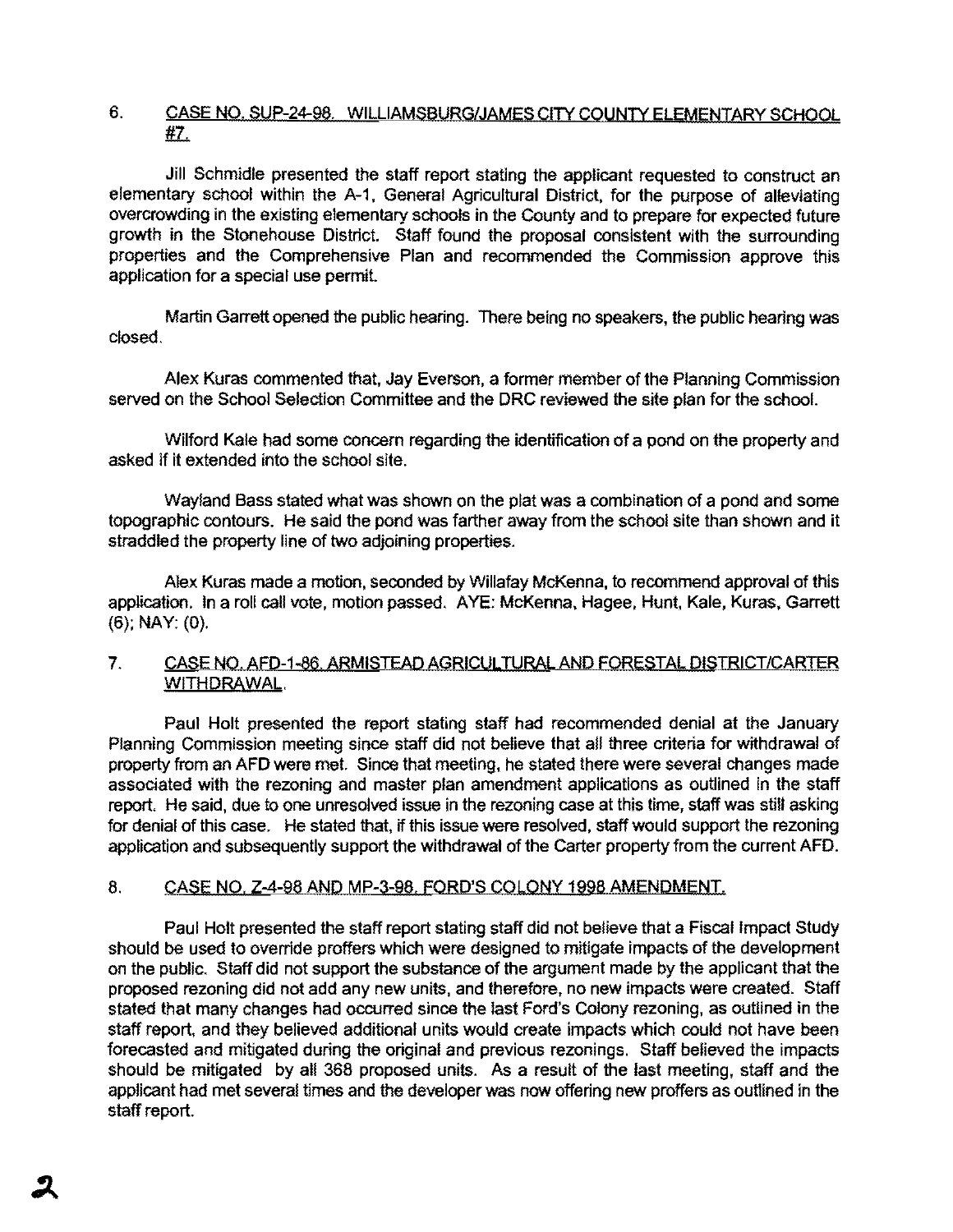Alex Kuras questioned if there were any recreation areas in other subdivisions, besides Ford's Colony, that meet the County standards.

Paul Holt stated that large residential projects that require SUP's and rezonings were encouraged to adhere to the Park and Recreation Master Plan standards for their recreational areas. He said the Hidden proposal was one example where these standards were applied.

John Hagee asked if the other amenities, such as pools, multi-purpose playing fields, and golf courses would be given credit even if a new applicant came in and already had these types of amenities.

Paul Holt stated that staff would count them and would acknowledge their existence as they had done with this case, and compare how the capital cost and needs balanced each other.

John Hagee felt that staff might want to develop a different format so when a development adds amenities, they are given credit.

Marvin Sowers stated that the Recreation Committee developed these standards, and should be part of any amendment.

John Hagee had a question regarding the first two paragraphs of the staff report. He asked what negative impacts do the items mentioned in the report have on this application.

Paul Holt stated it was in response to issues raised during the last meeting that these units were included in the original 3250 number approved in the mid 1980's and that all the impacts by those units were accounted for. He said this was just documentation in respect to the improvements made to News Road that at least a portion of the 368 units, those on the Wilford and New properties, would use News Road to get to the new major commercial area, Monticello Marketplace and the new surrounding road infrastructure.

John Hagee stated he saw these as improvements, and that these new infrastructures could handle more than the 368 units.

Leo Rogers stated these were not fully funded improvements and that it was the actual and not projected units that caused the impact to the County. He said staff was not looking at the 3250 units, which cannot be reached, but at the actual number that can be reached and that determined the impact. He said some of the improvements had not been paid for, therefore, when looking at a new development with actual units on the grounds, staff wanted to mitigate the impact that those units would have. That was the position staff took when negotiating with Ford's Colony. He concluded by saying that from the Commissions' perspective, staff was speaking of fire service which was the only issue that their proposal did not fully mitigate. There was a verbal proposal which the Commission could consider, but that was inconsistent with the County's position on the timing of proffers. The applicant offered payment of proffers at the time of building permit, but there could be no type of accurate tracking by the County, and staff felt it would be paid by the property owner five or ten years from now and not by the applicant.

John Hagee said staff stated they were unable to adequately track sales of individual homes. He asked if they were selling individual homes or lots. He felt the fees could be tracked if paid at time of the sale of the lot and questioned if the County had done that in the past.

Leo Rogers stated that the County had one prior negative experience.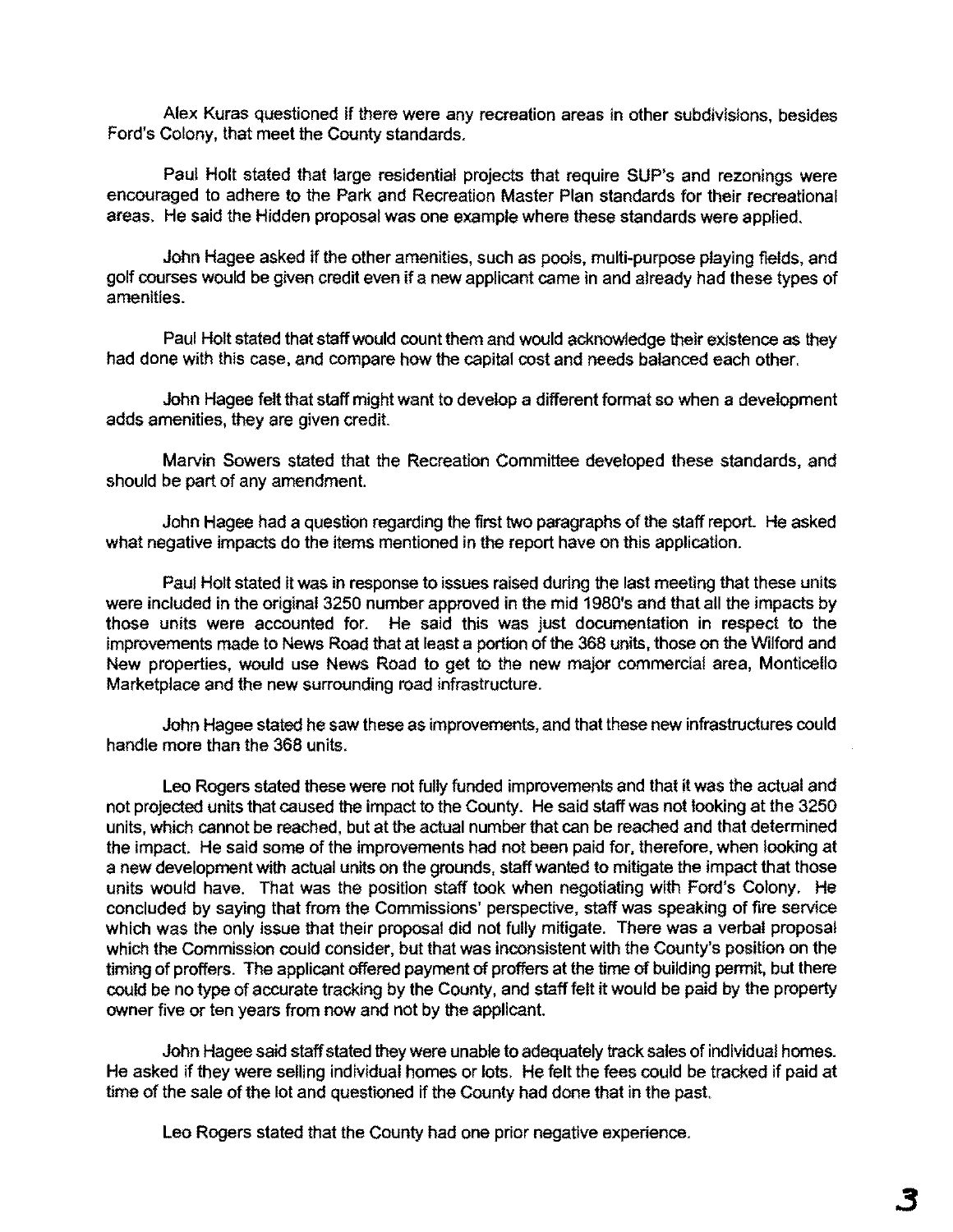John Hagee asked why the money could not be escrowed at the time of sale of property by Ford's Colony. He did agree that it would be harder to track if done at time of building permit, but felt when title of property was transferred it would be paid by the Seller.

Leo Rogers stated the applicant was proposing payment at time of building permit. If it was done at the sale of the lot, staff would be relying on the competency of the closing attomey to find the hidden lien, especially if it was to be found in a set of proffers.

Martin Garrett opened the public hearing.

Vernon Geddy spoke on behalf of Realtec, Inc. He recalled that at the last meeting both the staff and applicant were miles apart but since then. staff and the applicant had met several times and negotiated the proffer package that was before the Commission tonight. He stated the sole disagreement between staff and the applicant was the emergency services proffer. The applicant took the figure of \$312 per household which was \$120 per capita, based on the average Countywide resident size of 2.6 people per household. He stated the number of lots they applied the \$312 to was 126 units. That number was based on the number of lots Ford's Colony could build if the additional land was not included within the project. He closed by asking the Planning Commission to recommend approval of this application and stated he would answer any questions of the Commission.

Willafay McKenna asked for clarity on the number and time of payment for the 368 units.

Vemon Geddy stated the verbal offer was to pay \$312 for each of the 368 units to be paid at the time of closing on each lot by Realtec. Inc.

Willafay McKenna asked if it would be worth talking about paying the first 126 lots at time of subdivision plat approval and the remaining lots as they were sold by Realtec, Inc.

Vernon Geddy stated he would be happy to speak with Drew Mulhare regarding that suggestion.

Drew Mulhare stated they overlooked that scenario agreement with staff but would consider the proposal as an option and asked the Commission for their suggestion with specific guidelines regarding paragraph nine He stated they did not ask to make payments at the building permit stage but at the initial closing of the lot. which would be a payment made by Realtec. Inc. He concluded by stating that Realtec, Inc. hoped to move past tonight with a favorable recommendation from the Commission.

Wilford Kale asked if there was a policy in place at this time where the Planning Commission saw and approved all proffers as a package and if there was a change in between the Planning Commission meeting and Board of Supervisors meeting, the application would be returned to the Commission.

Martin Garrett stated that was the present policy but only if there was a Significant change to the proffers.

Wilford Kale hoped the Commission could reach a compromise with the applicant regarding paragraph nine tonight rather than in the future. He asked Drew Mulhare if he would seriously consider paying for the first 126 lots up front. with the remainder paid at time of closing on each additional lot.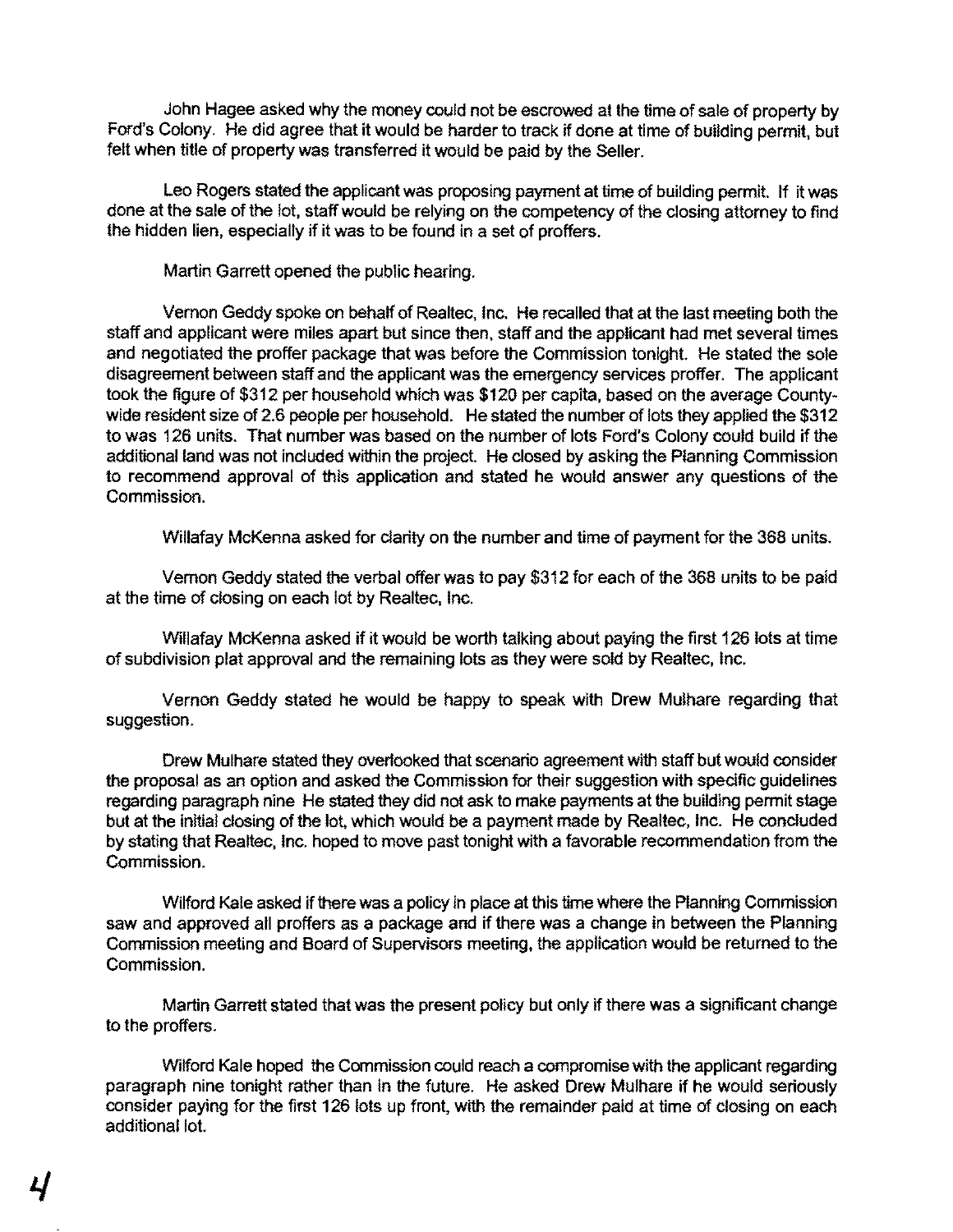Martin Garrett told Wilford Kale that several years ago, a committee, composed of staff members, developers, and citizens looked into proposing something like impact fees and it was the consensus of everyone on the committee that it would be almost impossible for the staff to collect the money once it got beyond the initial subdivision plat approval.

Wilford Kale stated that their proposal was for payment at the time of closing on the property and not at the time of construction.

Martin Garrett asked for verification of their proposal and asked if staff would have difficulty in tracking payments if done at time of closing on the property.

Leo Rogers stated there would still be the problem of tracking. There would have to be some type of notice and again the County would be relying on the closing attomey to do their due diligence and find the lien. He said he supported what Wilford Kale was trying to do but the Commission had to be very careful in not trying to extract something from the developer. This had to be a voluntary proffer by the developer.

Willafay McKenna asked at the time of subdivision plat, why couldn't it be recorded that there was a proffer attached to each lot, then no one could overlook it in a title search.

Leo Rogers stated if the applicant were to offer to place a lien or notice on the title, then that would satisfy the legal requirements. He said proffers do not need to be recorded, but the County did record them and again he felt the County would be expecting a lot from the closing attorney to find this in the proffers.

Willafay McKenna agreed with what Leo Rogers had just stated, but said that, if the proffer inCluded giving the notice which would provide that information at time of closing, it wouldn't get lost.

Drew Mulhare said he was not opposed to Willafay McKennas suggestion of paying \$312 for the first 126 lots up front. He stated it was his understanding that the proffer package before the Commission tonight, knowing the paragraph nine differences, could be acted upon with a recommendation to the Board. He asked that option A, as written out; option B, as verbally proposed; option C, as the County would like; or option D, suggested by Willafay McKenna be discussed with staff before the Board meeting to bring closure to that issue.

There being no further speakers, the public hearing was closed.

Alex Kuras suggested there be a possible time limit set for payment of lots or even payment at time each of the sections had subdivision approval. He did have some concern that the County would have too much land in a gated community and it would not benefit the entire community.

Martin Garrett was in full agreement with staff's position and felt it would not be a burden on Ford's Colony to present payment up front instead of at time of closing on the individual lots.

John Hagee pointed out the contributions offered by Ford's Colony to organizations within the County. He felt a compromise should be met stating the proffer should be based on the 368 units and the dollar amount be changed. He was in general support of this application.

Willafay McKenna again suggested that a notice of lien be placed on the plats of subdivision which would be found by closing attorneys before actual sale of lots.

Leo Rogers suggested the Commission defer this case.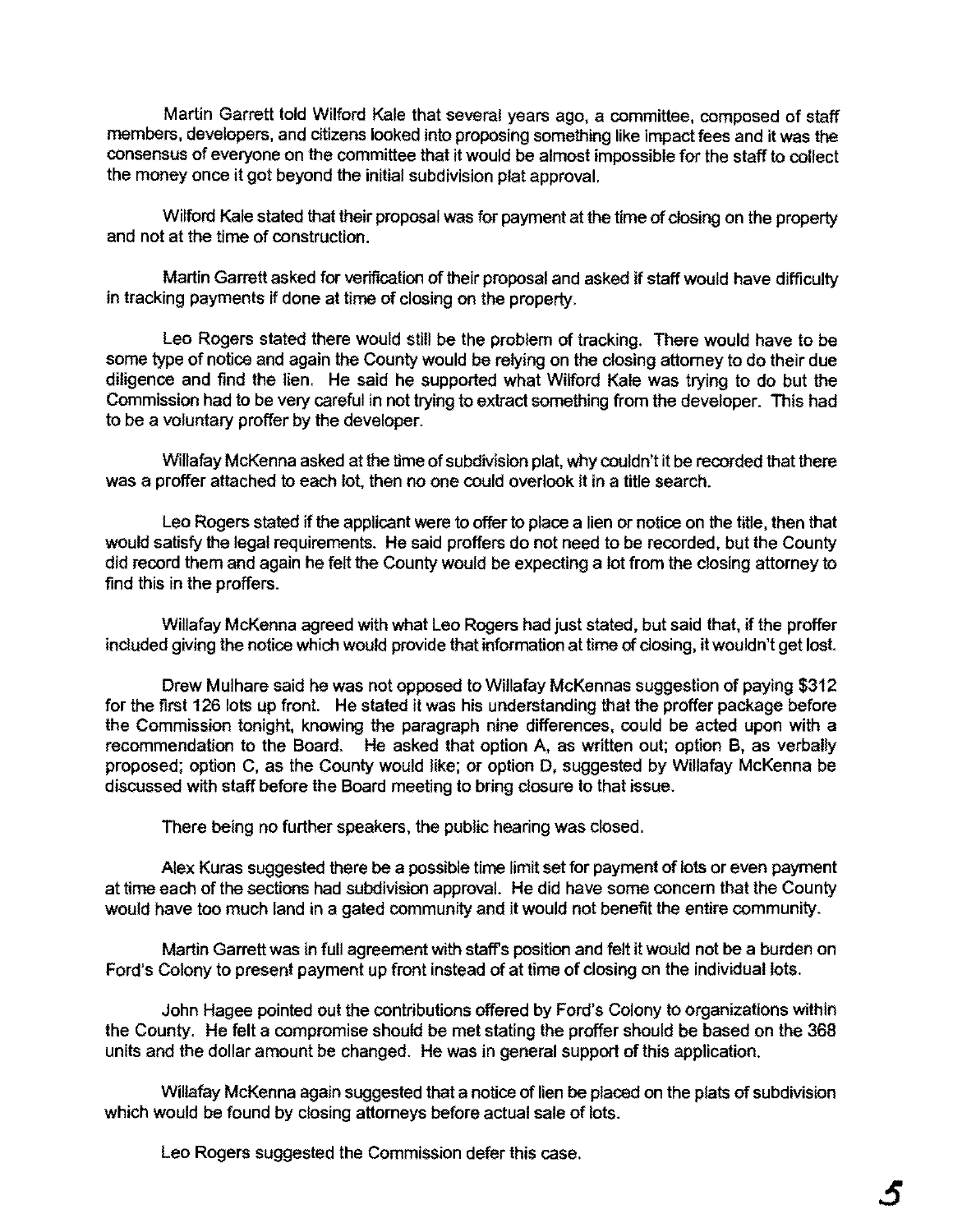Martin Garrett asked if there was any objection to a 5 minute deferral from this case so that the applicant could come to a compromise regarding the remaining issue. With concurrence by the Commission, this case was deferred for 5 minutes.

Marvin Sowers suggested that while staff and the applicant were meeting, that the Commission go forward with the next presentation. The Commission concurred and considered the Sidewalk and Trail Comprehensive Plan.

The case resumed with Vemon Geddy offering a new proffer. He stated that Realtec, Inc. was offering to pay \$312 on each lot for the first 126 lots at final subdivision approval and the remaining 242 lots would be paid at time of closing of the property. He stated there would be a notice placed on the subdivision plat regarding the lien on each of the properties.

Martin Garrett asked if Leo Rogers agreed with what Ford's Colony was now offering.

Leo Rogers stated he could not speak on staffs position, but he did think this was the compromise the Commission may have been looking for and this was the new proposal Ford's Colony had put forward. He said it was in a reasonable form and he believed, although there may be some difficulty with enforcement, it was legally correct as well.

Willafay McKenna made a motion, seconded by Alex Kuras, to recommend approval of this application with the new proffer presented by the applicant. In a roll call vote, motion passed 5-1. AYE: McKenna, Hagee, Hunt, Kale, Kuras (5); NAY: Garrett (1).

Alex Kuras made a motion, seconded by Wilford Kale, to recommend approval of Case No. AFD-1-86. In a roll call vote, motion passed 6-0. AYE: McKenna, Hagee, Hunt, Kale, Kuras, Garrett (6); NAY: (0).

## 8. PLANNING COMMISSION CONSIDERATION.

#### A. SIDEWALK AND TRAIL COMPREHENSIVE PLAN.

Wayland Bass gave a presentation to the Commission on the James City County Sidewalk and Trail Comprehensive Plan. He stated prior to 1989 sidewalks were not required and that the plan incorporated bikeways with the proposed sidewalks. He said the Recreation Committee encouraged multi-use paths and many of the existing sidewalks had been funded by both the County and the developer. He added that approval of this plan merely updated remedial funding of this program.

Martin Garrett asked ifthere was anything in the plan regarding recent opposition to bikeway paths.

Marvin Sowers stated there were areas that in the Bikeway Plan had been revised due to citizens objections and there would be future studies done in other areas that also had some opposition by citizens. He said this Comprehensive Plan was a guideline and the plan was flexible. He added that the Board of Supervisors would make recommendations on a case by case basis.

John Hagee asked what the cost was to the County per year.

Wayland Bass stated the average cost was \$150,000.

Alex Kuras asked whose responsibility it would be to maintain these sidewalks.